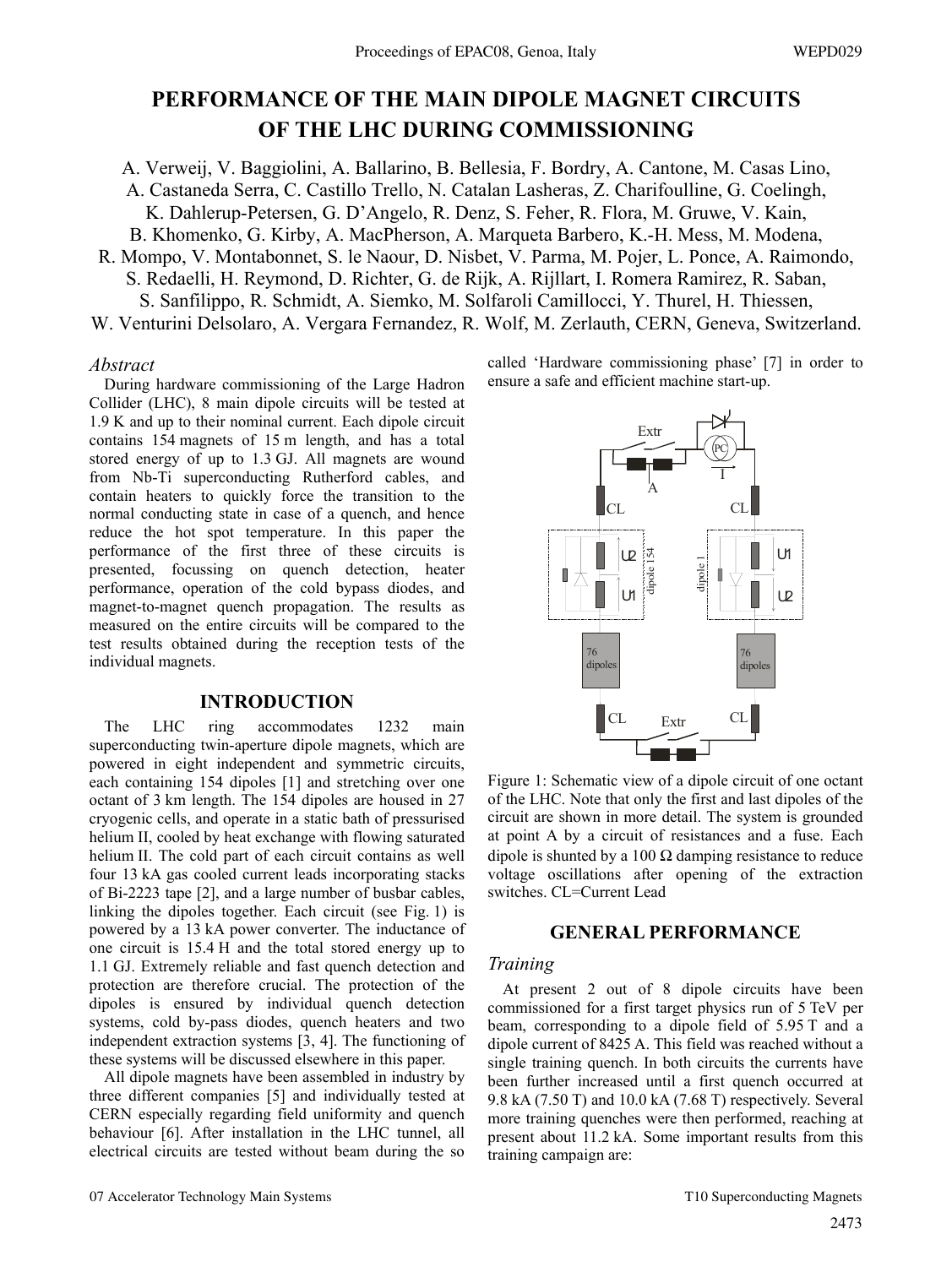- Quenches at high currents cause adjacent magnets in the circuit to quench along, usually after 30 to 300 s, therefore with an important part of the energy already extracted. The maximum observed number of so-called secondary quenches in adjacent magnets was 5. The total energy dissipated in such a quench cascade never exceeded three times the stored energy of a single magnet.
- Several magnets show an unexpectedly low first quench level as compared to the reception tests that were performed in previous years. The exact origin is not yet known.
- None of the magnets showed more than one training quench between 10 and 11.2 kA.
- Some cases have been observed where two dipoles quenched at almost the same time, although the dipoles where spaced apart by more than 0.5 km.
- Some cases have been observed of highly symmetric secondary quenches, where both apertures of the dipole quench in an almost identical way, hence delaying the quench detection and increasing the dissipation integral in the coil.

#### *Current Leads*

The current leads showed no failure during the 1.9 kV insulation tests and all instrumentation in the leads performed as expected. The leads have been tested during many current cycles and plateaus, of which the longest took almost 10 hours. No quench of the HTS material has been observed. Under all operating conditions the voltage over the leads, and the temperatures at the cold and warm ends of the leads remain well within the required limits. The typical voltage drop over the resistive part of the lead is 38 mV at 8.5 kA, and the temperature at the top of the HTS elements is 50 K with a standard deviation of about 0.2 K. A detailed overview of the performance of the leads is presented in [8].

#### *Extraction System*

The extraction systems perform very well, with a typical switch opening time of 5 ms. The temperatures of the dump resistances after extraction of a stored energy of 0.93 GJ, corresponding to a current of 11 kA, remain well below 200 ºC as expected.

## *Current Regulation*

Each dipole circuit is powered by a +13 kA,  $\pm$ 190 V converter using 12-pulse thyristor technology, allowing the current to be ramped up and down in a controlled manner. The converter is equipped with an active filter that further reduces any 50 Hz components in the output current. Since the integrated fields generated by the 8 main dipole circuits must be almost identical, an exceptionally high current regulation performance is demanded. Measurements from the first 3 sectors to be commissioned have shown that, over 3 months, an accuracy of 0.4 ppm (5.2 mA) is achieved. Over 30 mins, this figure improves to 0.3 ppm (3.9 mA). Initial tests to demonstrate the tracking between multiple circuits have also provided excellent results. The performance is achieved thanks to highly precise DC Current Transducers, a 22-bit sigma-delta ADC and a robust RST algorithm for the current control [9, 10].

#### *Superconducting Bus-bars*

So far no natural quench occurred in any of the 13 kA bus-bars. There was no evidence of joints (between the bus-bars and the magnets, and between the bus-bars and the current leads) having a resistance significantly larger than the specified value of 0.35 n $\Omega$ , but due to their small resistances it was not possible to measure the exact values.

## **QUENCH EVENT**

The protection of the dipoles relies on fast and reliable detection of resistive voltages which triggers the firing of heaters in the quenching magnet, and activates the extraction system causing a decay of the current in the entire circuit with a time constant of about 95 s. During this decay the current bypasses the quenched magnet by means of a cold diode. In this section the main actions during a quench event are discussed, from a quench event occurring at a current of 11119 A. In Fig. 2 the measured voltages are depicted during the first 140 ms after start of the resistive transition, originating in aperture 1.



Figure 2: Voltage signals at the start of the quench. Note that the data acquisition time is 5 ms, the signal U1-U2 is limited at 250 mV, and the signals U1 and U2 are filtered values.

The quench detection is based on a floating bridge detector, which continuously compares the voltages U1 and U2 of the two apertures (of equal inductance of 50 mH) [3]. During the ramp both voltages equal 0.5 V. At the start of the quench the voltage rise is typically 4- 10 V/s. Sometimes a kink in the slope is observed, indicating the start of one or more additional normal zones, probably due to inter-turn heat transfer. As soon as the differential voltage U1-U2 reaches the threshold voltage of 100 mV for longer than 10 ms, the quench detection is activated (see symbol QD in the figure) triggering within a few ms a discharge of the heater power supplies of the quenching magnet (HF). At the same time the detector triggers the opening of the two extraction